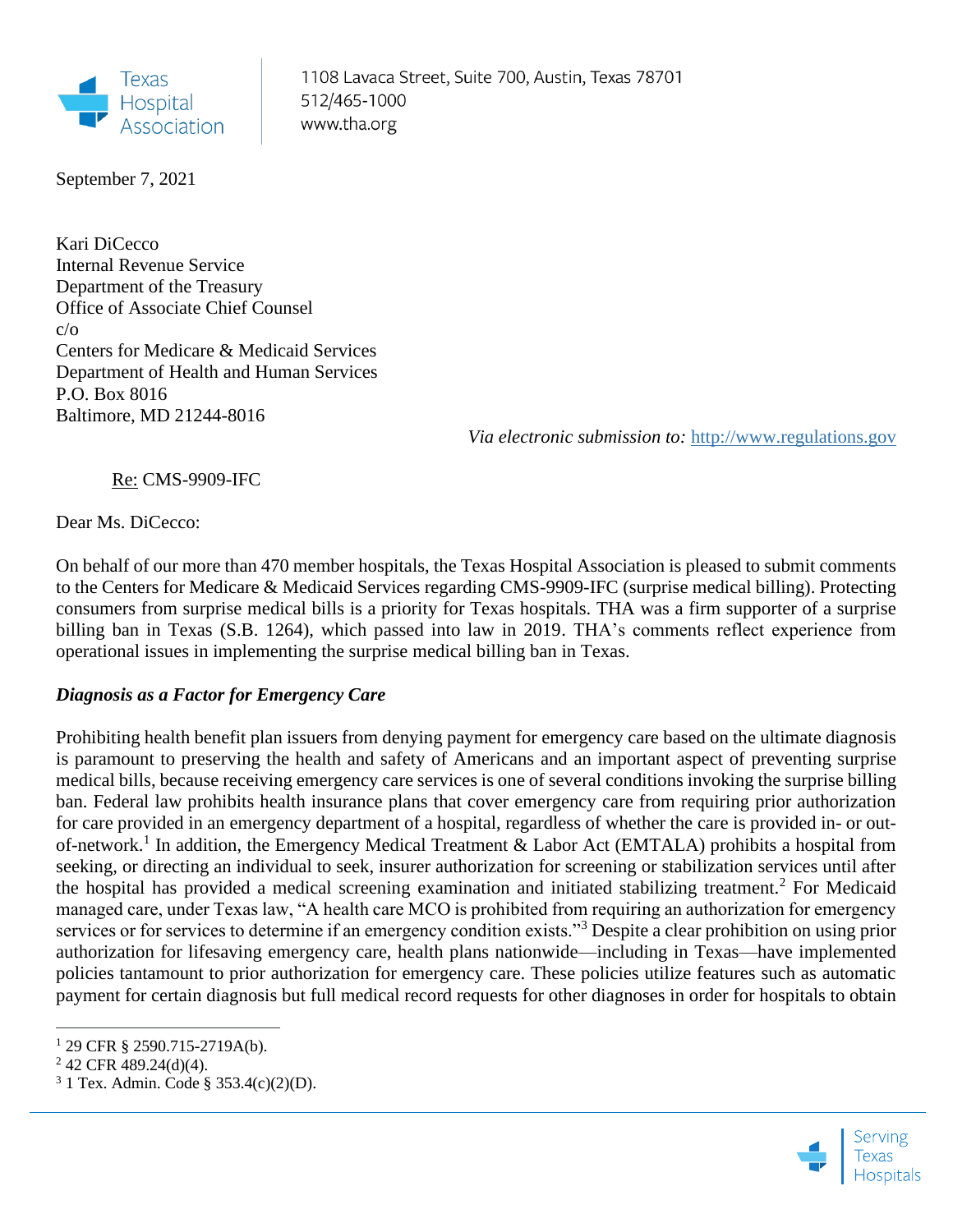Ms. Kari DiCecco September 7, 2021 Page 2 of 4.

payment after providing care in their emergency departments. Not only do these policies cause issues for prior authorization, they also condition payment on a patient's ultimate diagnosis, which runs contrary to the "prudent layperson standard." The prudent layperson standard defines emergency care subject to EMTALA and its treatment and reimbursement protections, defined under Texas law<sup>4</sup> below:

"[E]mergency care" means health care services provided in a hospital emergency facility, freestanding emergency medical care facility, or comparable emergency facility to evaluate and stabilize a medical condition of a recent onset and severity, including severe pain, that would lead a prudent layperson possessing an average knowledge of medicine and health to believe that the person's condition, sickness, or injury is of such a nature that failure to get immediate medical care could result in:

- (1) placing the person's health in serious jeopardy;
- (2) serious impairment to bodily functions;
- (3) serious dysfunction of a bodily organ or part;
- (4) serious disfigurement; or
- (5) in the case of a pregnant woman, serious jeopardy to the health of the fetus.

In a January 7 letter<sup>5</sup> to the health plans of Texas, Texas Department of Insurance Commissioner Kent Sullivan wrote, "Claim denials based on a failure to meet the prudent layperson standard for emergency care must be based on a review of the patient's presenting symptoms, not on the later diagnosis code." Moreover, a recent federal case<sup>6</sup> from the Eleventh Circuit Court of Appeals found a patient's "ultimate diagnosis" to be "irrelevant" as to whether the patient presented with an emergent condition under the prudent layperson standard. It is fundamental that the prudent layperson standard looks at a patient's health based on the patient's presenting symptoms, rather than their diagnosis. Despite this guidance, some health insurance plans have interpreted the definition of emergency care to include the patient's final diagnosis, rather than simply the presenting symptoms.

The preamble to the proposed rule includes a similar discussion:

These interim final rules make clear that if a group health plan, or a health insurance issuer offering group or individual health insurance coverage, provides or covers any benefits with respect to services in an emergency department of a hospital or with respect to emergency services in an independent freestanding emergency department, the plan or issuer must cover emergency services without limiting what constitutes an emergency medical condition (as defined in these interim final rules) solely on the basis of diagnosis codes. When a plan or issuer denies coverage, in whole or in part, for a claim for payment of a service rendered in the emergency department of a hospital or independent freestanding emergency department, including services rendered during observation or surgical services, the determination of whether the prudent layperson standard has been met must be based on all pertinent documentation and be focused on the presenting symptoms (and not solely on the final diagnosis). This determination must take into account that the legal standard

<sup>&</sup>lt;sup>6</sup> Am. Coll. of Emergency Physicians v. Blue Cross & Blue Shield of Georgia, 20-11511, 2020 WL 6165852, at \*1 (11th Cir. Oct. 22, 2020).



<sup>4</sup> Tex. Ins. Code § 1301.155; Tex. Ins. Code § 843.002; Tex. Ins. Code § 4201.002.

<sup>5</sup> <https://www.tdi.texas.gov/medical-billing/letter-to-health-plans.html>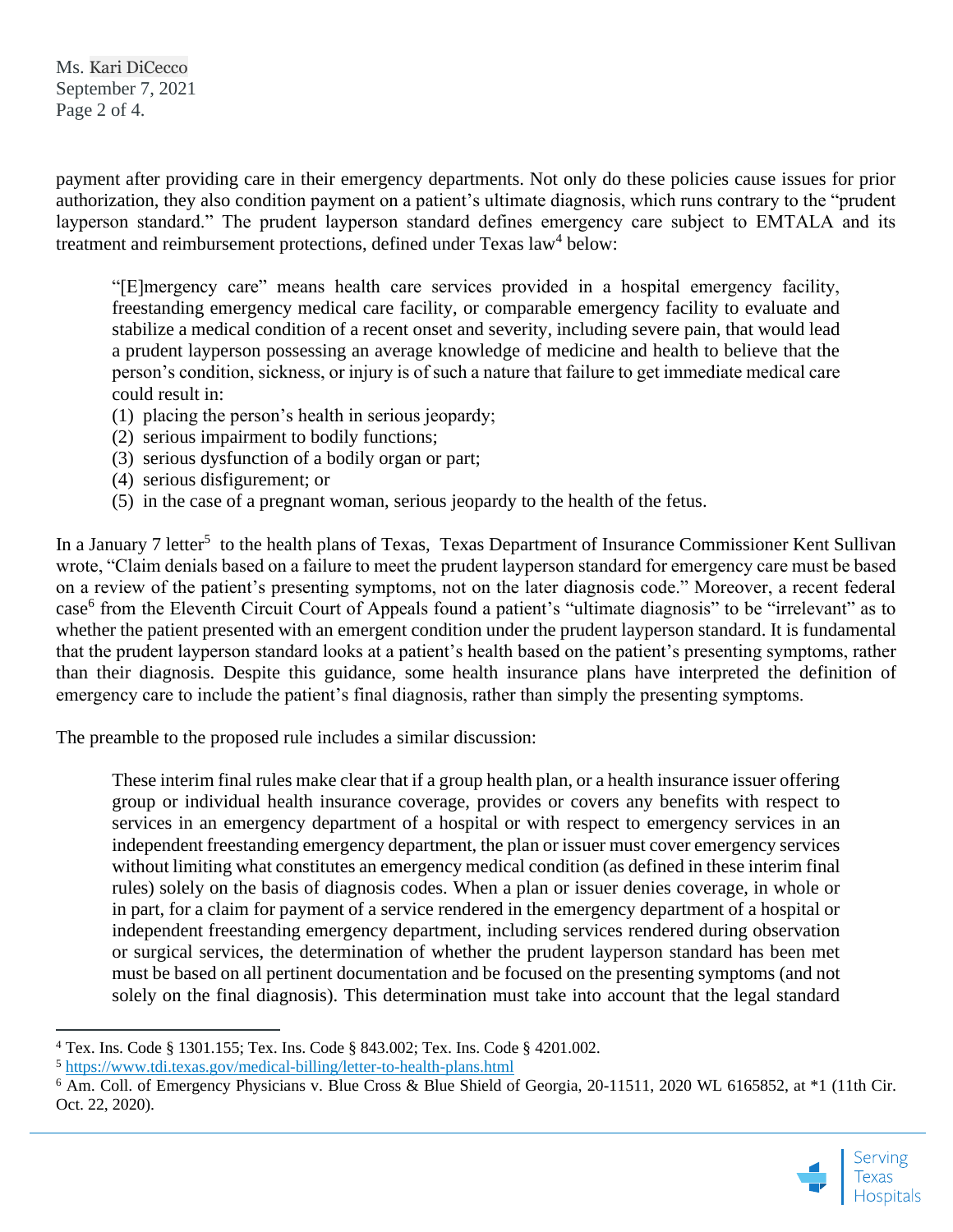regarding the decision to seek emergency services is based on whether a prudent layperson (rather than a medical professional) would reasonably consider the situation to be an emergency. In covering emergency services, plans and issuers must also ensure that they do not restrict the coverage of emergency services by imposing a time limit between the onset of symptoms and the presentation of the participant, beneficiary, or enrollee at the emergency department. Similarly, plans and issuers also may not restrict the coverage of emergency services because the patient did not experience a sudden onset of the condition.

This well-intentioned discussion; however, does not correspond to the language in the proposed rule which would only prevent a payor from "constituting" a medical emergency "*solely* on the basis of diagnosis codes" (emphasis added).<sup>7</sup> Diagnosis has not, and should not, be a factor in determining whether the prudent layperson standard for emergency care is satisfied. Using a diagnosis to retroactively define an emergency condition disregards the resources, time and clinical decision making required to screen and stabilize patients under EMTALA. However, most important, these policies can dissuade patients from seeking care when they believe they have an emergency condition. For example, if a patient comes to an emergency room with chest pain, the emergency physician will evaluate a patient and order tests to determine whether the patient is having a myocardial infarction, or something less severe. If the patient is suffering from a myocardial infarction, then the physician has a chance to save a patient's life. However, if the plan conditions payment on the diagnosis and the physician ultimately determines the patient is suffering from a less severe medical condition and not a heart attack, then the providers and the hospital are not fairly compensated for their efforts and the patient may very well be left with the unpaid balance. Because of the disagreement between the provider and the payor, there is underlying uncertainty as to whether emergency care was actually rendered and whether the balance billing prohibition applies. This is contrary to EMTALA and the intent of the prudent layperson standard.

THA proposes to remove the word "solely" from the language in all three proposed sections of the code<sup>8</sup> to read as follows: "Without limiting what constitutes an emergency medical condition (as defined in paragraph (c)(1) of this section) solely on the basis of diagnosis codes."

## *Post-Stabilization Services*

THA appreciates the inclusion of post-stabilization services in the definition of emergency care subject to the balance billing prohibition because it creates a bright line rule resulting in a significant increase in fairness among the payor, the provider and the patient. The preamble of the proposed rule states that:

[E]mergency services include any additional items and services that are covered under a plan or coverage and furnished by a nonparticipating provider or nonparticipating emergency facility (regardless of the department of the hospital in which such items and services are furnished) after a participant, beneficiary, or enrollee is stabilized and as part of outpatient observation or an inpatient or outpatient stay with respect to the visit in which the other emergency services are furnished. Such additional items and services (referred to in this preamble as post-stabilization services) are considered emergency services subject to surprise billing protections . . . .



<sup>7</sup> Proposed 26 C.F.R. § 54.9816-4T(b)(4); 29 C.F.R. § 2590.716-4(b)(4); 45 C.F.R. § 149.110(b)(4). 8 *Id.*